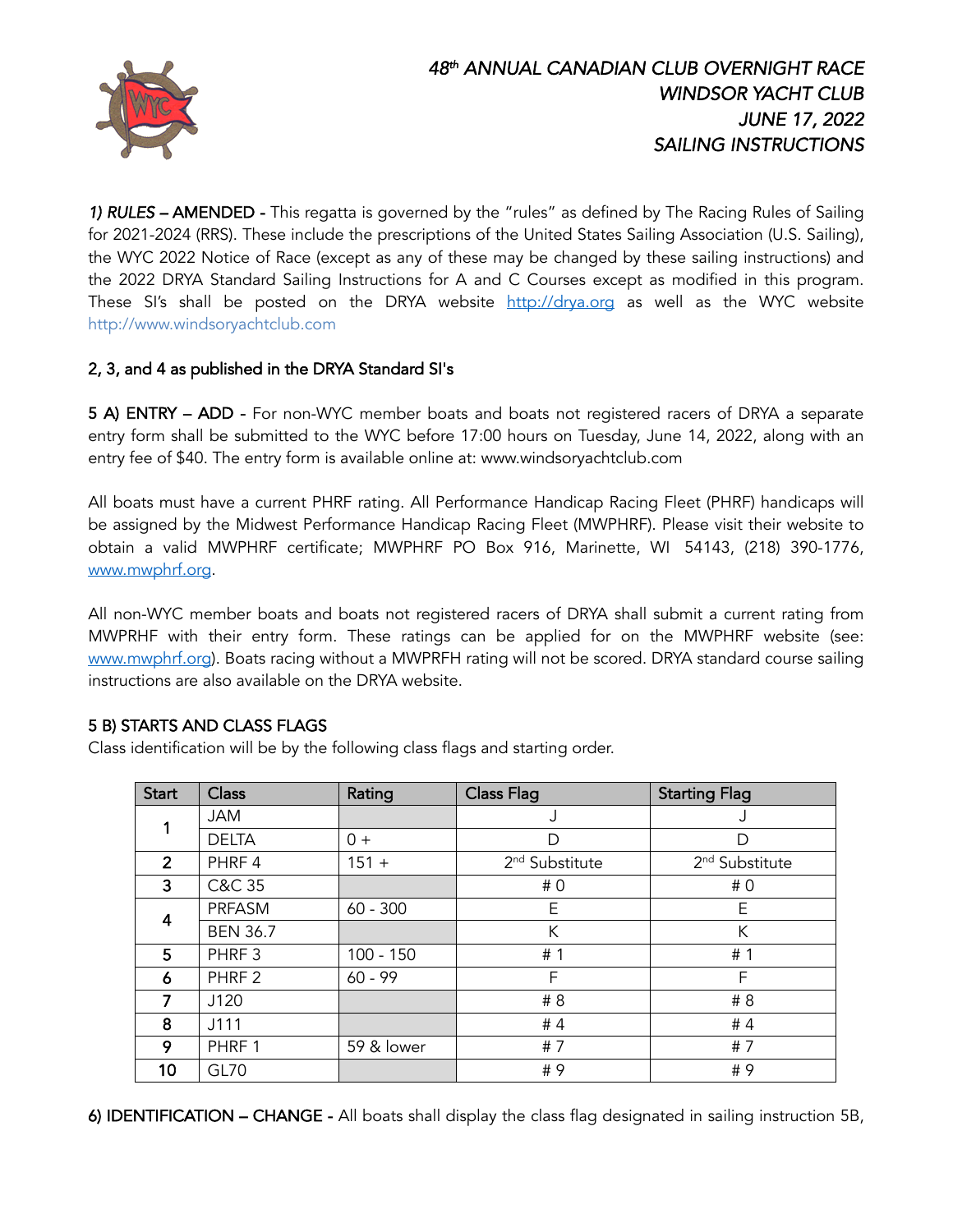not smaller than size "0", from the aftermost backstay at least six feet above deck.

6.1 RACE REGISTRATION REQUIREMENTS – All guests/invited boats must register with the club by 17:00 hours, June 14th, to meet the DRYA's pre-registration requirements. Refer to the DRYA NOR Section 3.1, Race Registration Requirements. Boats not registered will not be scored.

7 COURSES AND MARKS - DELETE AND REPLACE WITH BUOYS - The following U.S. and Canadian government buoys areused in this race. "R24" (U.S. lists of lights), 1HP, off the entrance to Metro Park, DP7, and DP5 at the entrance to Peche Island Channel, and "DP3", the spar buoy located south of Peche Island, opposite the WYC. Buoy "45147" is a Canadian government lighted weather buoy.

| "45147"                                 | $N42^{\circ}$ 25.48' | W082° 41.00' |                                    |
|-----------------------------------------|----------------------|--------------|------------------------------------|
| "R24"                                   | N42° 27.80'          |              | W082° 45.10' (U.S. list of lights) |
| $^{\prime\prime}$ 1HP $^{\prime\prime}$ | N42° 33.21           |              | W082° 44.86' (U.S. list of lights) |
| "DP7 $"$                                | N42° 20.95           | W082° 54.18' |                                    |

The "CC" buoy is white and has a flashing white light. WYC Buoy "D" is a white can buoy with a flashing white light:

| "CC" | N42° 21.40' | W082° 53.87' |
|------|-------------|--------------|
| ‴∩″  | N42° 21.40' | W082° 51.90' |



#### COURSES TO BE SAILED:

#### COURSE 1:

From the start to "D" (leaving it to port) 1.56NM @ 093°M Thence to "45147" (leaving it to port) 9.18NM @ 068°M Thence to "1HP" (leaving it to port) 7.98NM @ 346°M Thence to "DP7" (leaving it to starboard) 14.25NM @ 217°M Thence to "DP5" (leaving it to starboard) .74 NM @ 251M Thence to the finish line at WYC .51 NM Total length = 34.22NM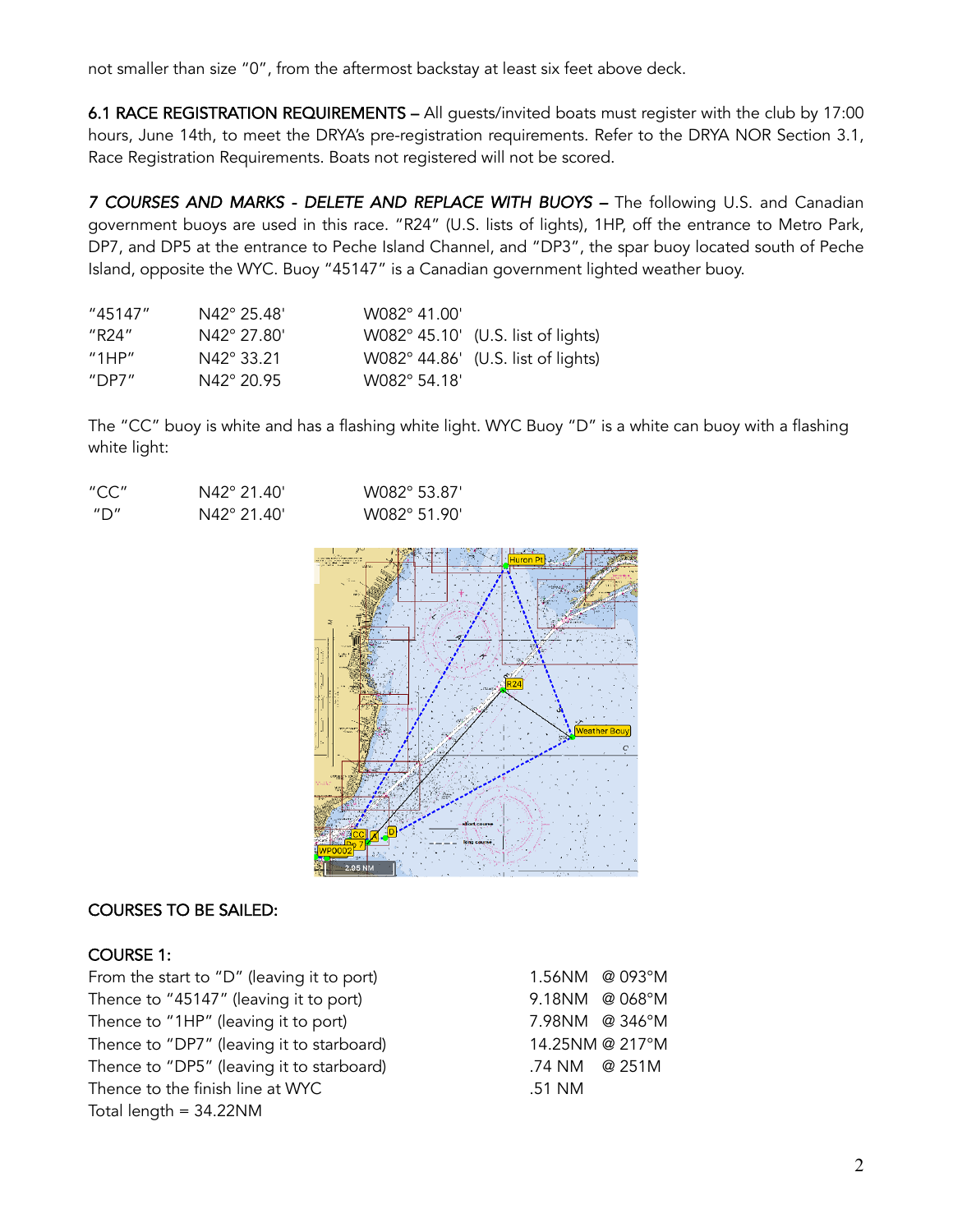## COURSE 2:

| From the start to "D" (leaving it to port) | 1.56NM @ 093°M |
|--------------------------------------------|----------------|
| Thence to "45147" (leaving it to port)     | 9.18NM @ 069°M |
| Thence to "R24" (leaving it to port)       | 3.8NM @ 312°M  |
| Thence to "D" (leaving it to starboard)    | 8.2NM @ 226°M  |
| Thence to "DP7" (leaving it to starboard)  | 1.93NM @ 260°M |
| Thence to "DP5" (leaving it to starboard)  | .74NM @ 251°M  |
| Thence to the finish line at WYC           | .51NM          |
| Total length $= 25.8$ NM                   |                |

START LINE – Shall be between the Race Committee Flag on the Race Committee Boat and the "CC" buoy.

COURSES – The course number for each class to be sailed shall be posted on the committee boat at the start of each class. All boats sailing JAM shall sail course 2. All other classes will sail course 1 or course 2. In selecting courses, the Race Committee will make decisions with every effort to have the majority of the boats finish no later than 08:00 Saturday morning.

FINISH LINE – Shall be between the "RC" flag on the Windsor Yacht Club patio and the green spar buoy "DP3" opposite. All boats, if finishing in darkness, when approximately  $\frac{1}{4}$  mile from the finish line, SHALL illuminate their sails and numbers or display their Mackinac numbers and SHALL continue to do so until they cross the finish line.

SHORTENING COURSE AFTER THE START – A Race Committee boat near "45147" will display a "C" flag and make sound signals. Leave "45147" to port – Thence to "DP7" (leaving it to starboard) 11.0 NM@ 251M. Thence to "DP5" (leaving it to starboard) (0.74 NM). Thence to the finish line at WYC (0.51NM) (NOTE: The course can be shortened using provisions of the Racing Rules of Sailing 2017-2020).

8) STARTING – CHANGE – Races will be started using RRS 26 and the starting flags as designated above. The warning signal for the first start will be at 19:00 hours. ATTENTION SIGNAL: The race committee will make a series of short sound signals approximately one minute before the warning signal for (a) the first class to start a race (b) any late starting class whose warning signal is made after (not with) the starting signal for the preceding class unless at the time a postponement (AP) or general recall (1<sup>st</sup> substitute) is lowered or a course change is signalled. By RRS 24.1, boats not yet started shall keep clear of the starting area until the warning signal (their starting flag) for their class is showing.

9) LIMIT MARKS – CHANGE – One or more limit marks (round red buoy) may be set near the Starting Line Signal Boat. If a boat touches a limit mark or sails between a limit mark and the Signal Boat, she shall have considered having touched a mark. This changes RRS 31. A boat that has violated RRS 31 may exonerate herself by taking a One-Turn penalty as provided in RRS 44.2

### 10) INDIVIDUAL RECALLS--SAME AS STANDARD DRYA SI's

# 11 & 12) DELETE

13) TIME LIMIT – CHANGE – For each boat sailing on the long course, the time limit is 12 hours after their